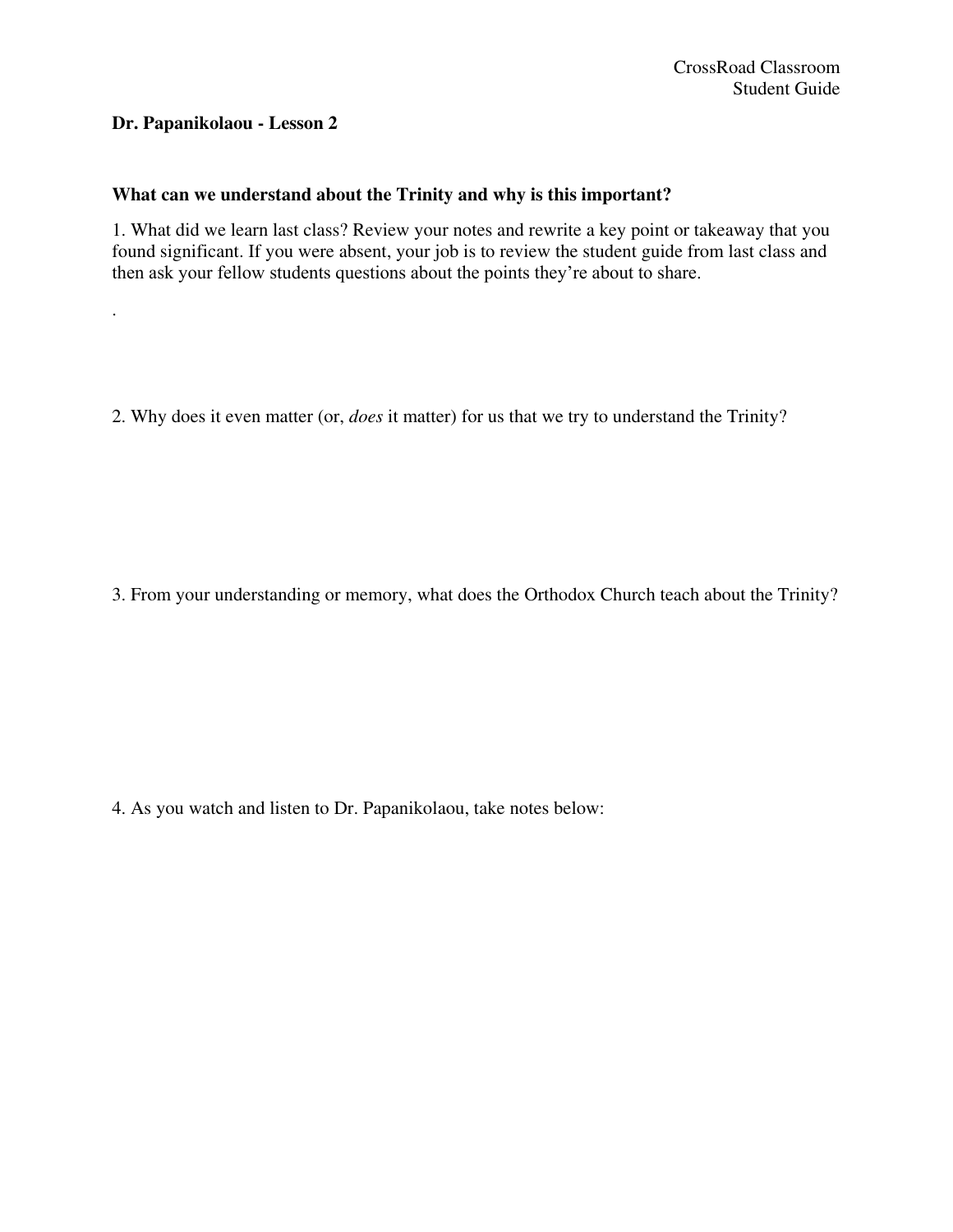Read an ancient Chinese creation myth, Pan Gu. Compare and contrast this account with Genesis. See below for reading materials.

| Pan Gu | Similarities | Genesis |
|--------|--------------|---------|
|        |              |         |
|        |              |         |
|        |              |         |
|        |              |         |
|        |              |         |
|        |              |         |
|        |              |         |
|        |              |         |
|        |              |         |
|        |              |         |
|        |              |         |
|        |              |         |
|        |              |         |
|        |              |         |
|        |              |         |
|        |              |         |
|        |              |         |
|        |              |         |
|        |              |         |
|        |              |         |
|        |              |         |
|        |              |         |
|        |              |         |
|        |              |         |
|        |              |         |
|        |              |         |

5. Fill out the following chart and answers the questions below:

6. How is the Christian God different, in character, than Pan Gu?

7. Does this comparison help clarify any concepts from Dr. Papanikolaou's lecture?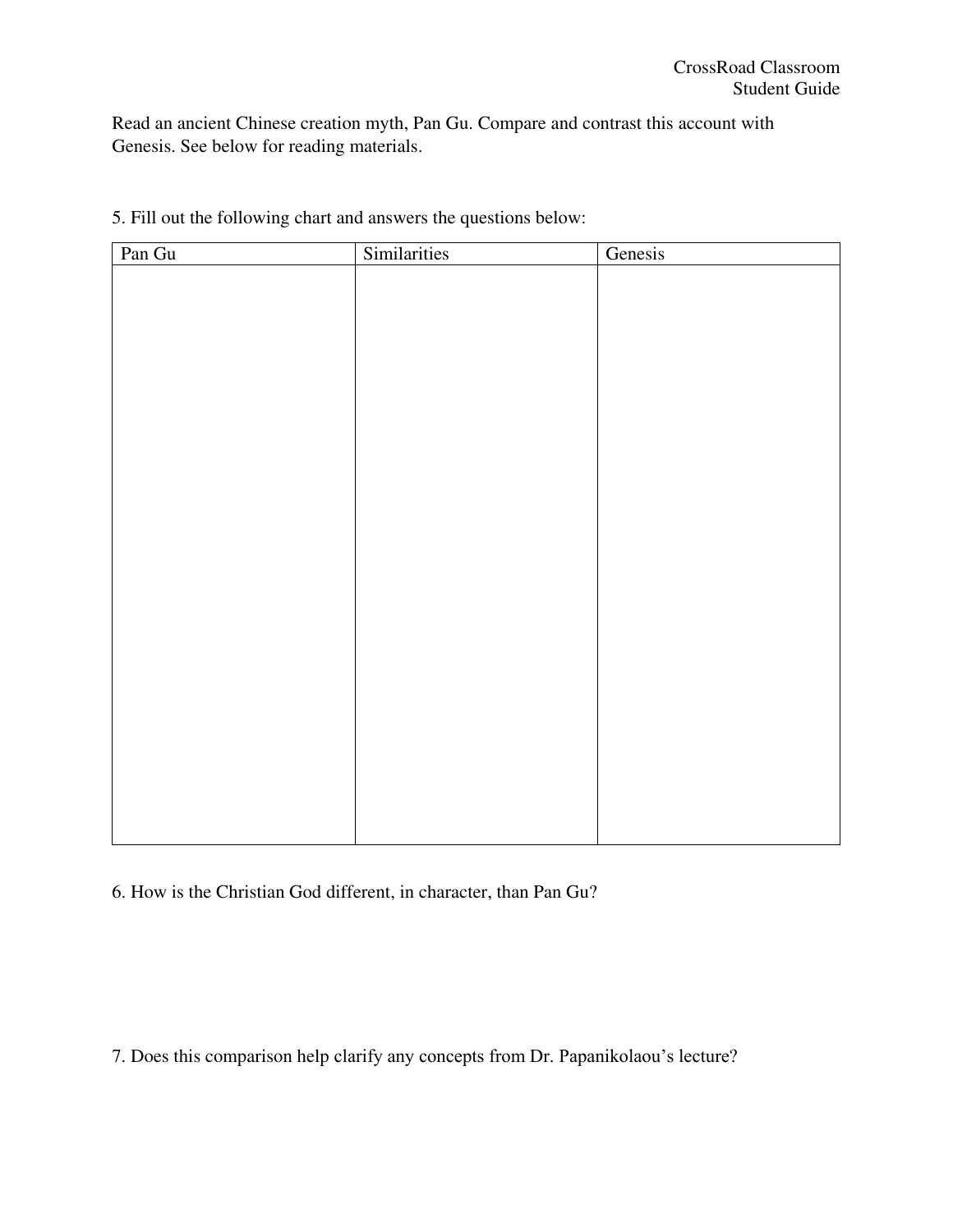8. Has this activity changed the way that you think about God? If so, in what way?

9. Any final thoughts?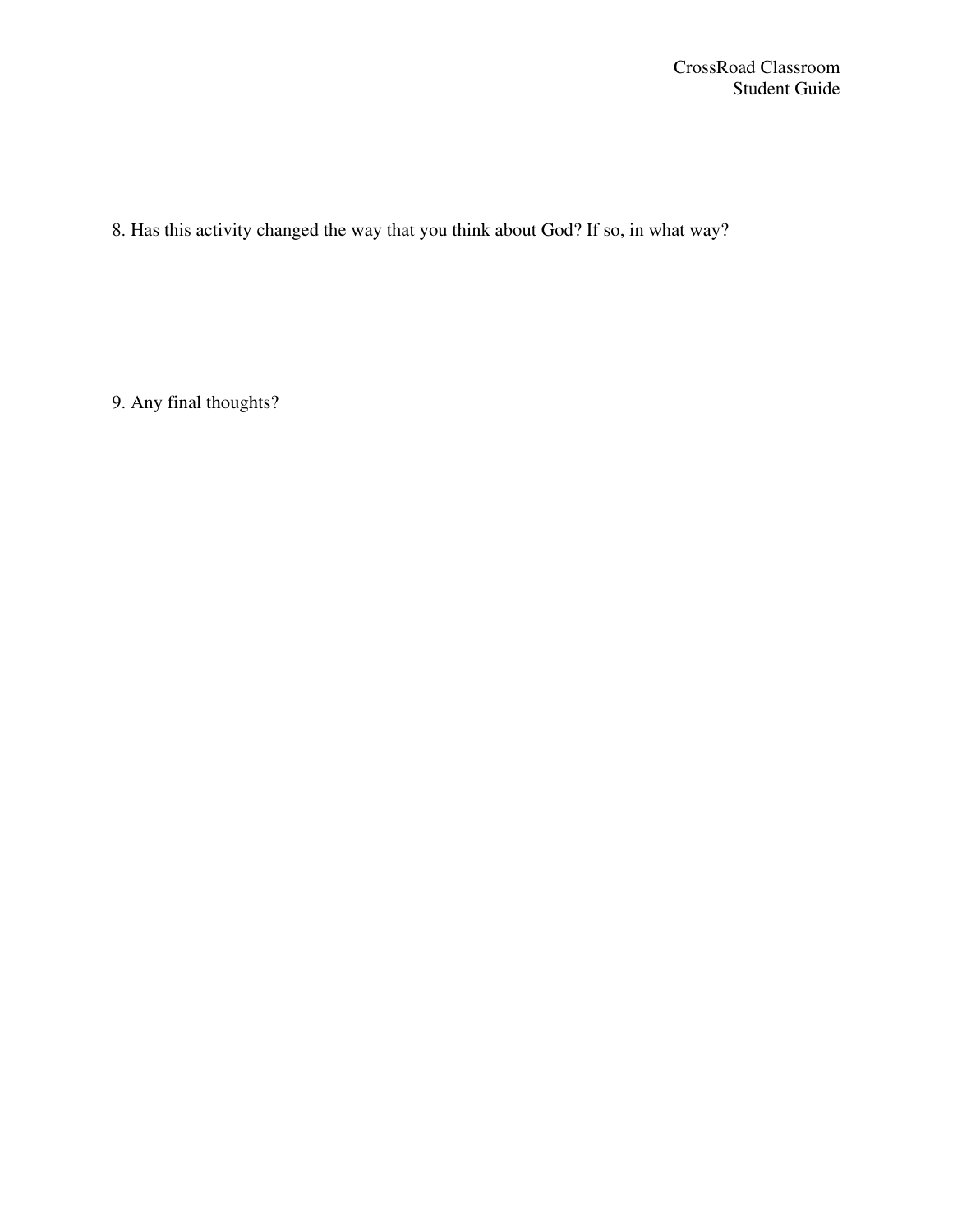## **Supporting Texts**

### Pan Gu

 Long, long ago, when heaven and earth were still one, the entire universe was contained in an eggshaped cloud. All the matter of the universe swirled chaotically in that egg. Deep within the swirling matter was Pan Gu, a huge giant who grew in the chaos. For 18,000 years he developed and slept in the egg. Finally one day he awoke and stretched, and the egg broke to release the matter of the universe. The lighter purer elements drifted upwards to make the sky and heavens, and the heavier impure elements settled downwards to make the earth.

 In the midst of this new world, Pan Gu worried that heaven and earth might mix again; so he resolved to hold them apart, with the heavens on his head and the earth under his feet. As the two continued to separate, Pan Gu grew to hold them apart. For 18,000 years he continued to grow, until the heavens were 30,000 miles above the earth. For much longer he continued to hold the two apart, fearing the return of the chaos of his youth. Finally he realized they were stable, and soon after that he died.

 With the immense giant's death, the earth took on new character. His arms and legs became the four directions and the mountains. His blood became the rivers, and his sweat became the rain and dew. His voice became the thunder, and his breath became the winds. His hair became the grass, and his veins became the roads and paths. His teeth and bones became the minerals and rocks, and his flesh became the soil of the fields. Up above, his left eye became the sun, and his right eye became the moon. When he was happy the sun shone, but when he was angry black clouds gathered in the sky. One version of the legend has it that the fleas and lice on his body became the ancestors of mankind. Thus in death, as in life, Pan Gu made the world as it is today.

Story excerpted from: Jan Walls and Yvonne Walls (translators and editors), 1984, *Classical Chinese Myths:* Hong Kong, Joint Publishing Company, 135 p. (BL1825.C48 1984)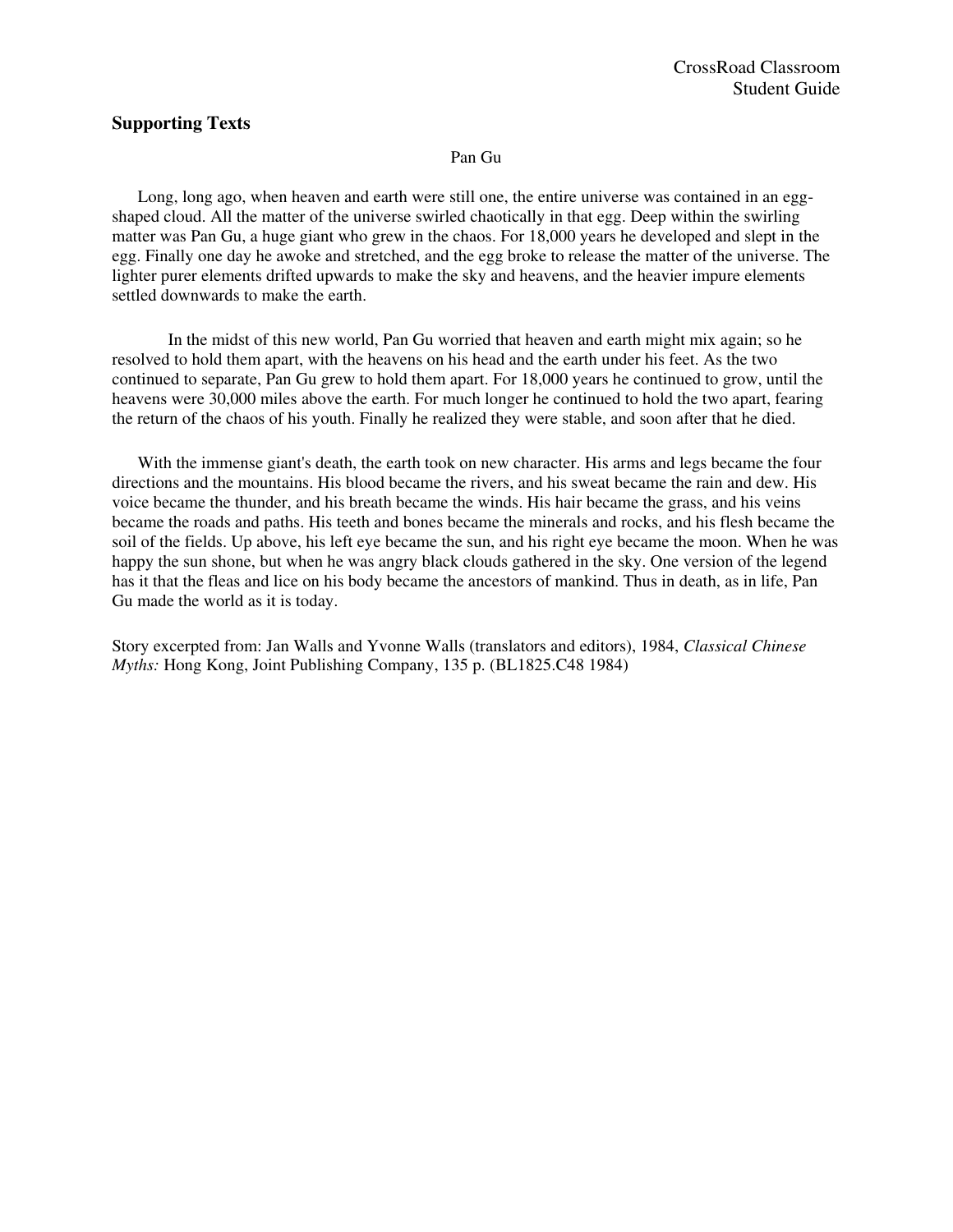### Genesis 1-2:7

**1** In the beginning God created the heavens and the earth. **<sup>2</sup>**The earth was without form, and void; and darkness was<sup>[\[a\]](https://www.biblegateway.com/passage/?search=Genesis+1#fen-NKJV-2a)</sup> on the face of the deep. And the Spirit of God was hovering over the face of the waters.

**<sup>3</sup>**Then God said, "Let there be light"; and there was light. **<sup>4</sup>**And God saw the light, that *it was*good; and God divided the light from the darkness. **<sup>5</sup>**God called the light Day, and the darkness He called Night. So the evening and the morning were the first day.

**<sup>6</sup>**Then God said, "Let there be a firmament in the midst of the waters, and let it divide the waters from the waters." **<sup>7</sup>**Thus God made the firmament, and divided the waters which *were* under the firmament from the waters which *were* above the firmament; and it was so. **<sup>8</sup>**And God called the firmament Heaven. So the evening and the morning were the second day.

**<sup>9</sup>**Then God said, "Let the waters under the heavens be gathered together into one place, and let the dry *land* appear"; and it was so. **<sup>10</sup>** And God called the dry *land* Earth, and the gathering together of the waters He called Seas. And God saw that *it was* good.

**<sup>11</sup>** Then God said, "Let the earth bring forth grass, the herb *that* yields seed, *and* the fruit tree *that*yields fruit according to its kind, whose seed *is* in itself, on the earth"; and it was so. **<sup>12</sup>** And the earth brought forth grass, the herb *that* yields seed according to its kind, and the tree *that* yields fruit, whose seed *is* in itself according to its kind. And God saw that *it was* good. **<sup>13</sup>** So the evening and the morning were the third day.

<sup>14</sup> Then God said, "Let there be lights in the firmament of the heavens to divide the day from the night; and let them be for signs and seasons, and for days and years; **<sup>15</sup>** and let them be for lights in the firmament of the heavens to give light on the earth"; and it was so. **<sup>16</sup>** Then God made two great lights: the greater light to rule the day, and the lesser light to rule the night. *He made* the stars also. **<sup>17</sup>** God set them in the firmament of the heavens to give light on the earth, **<sup>18</sup>** and to rule over the day and over the night, and to divide the light from the darkness. And God saw that *it was* good. **<sup>19</sup>** So the evening and the morning were the fourth day.

<sup>20</sup> Then God said, "Let the waters abound with an abundance of living creatures, and let birds fly above the earth across the face of the firmament of the heavens." **<sup>21</sup>** So God created great sea creatures and every living thing that moves, with which the waters abounded, according to their kind, and every winged bird according to its kind. And God saw that *it was* good. **<sup>22</sup>** And God blessed them, saying, "Be fruitful and multiply, and fill the waters in the seas, and let birds multiply on the earth." **<sup>23</sup>** So the evening and the morning were the fifth day.